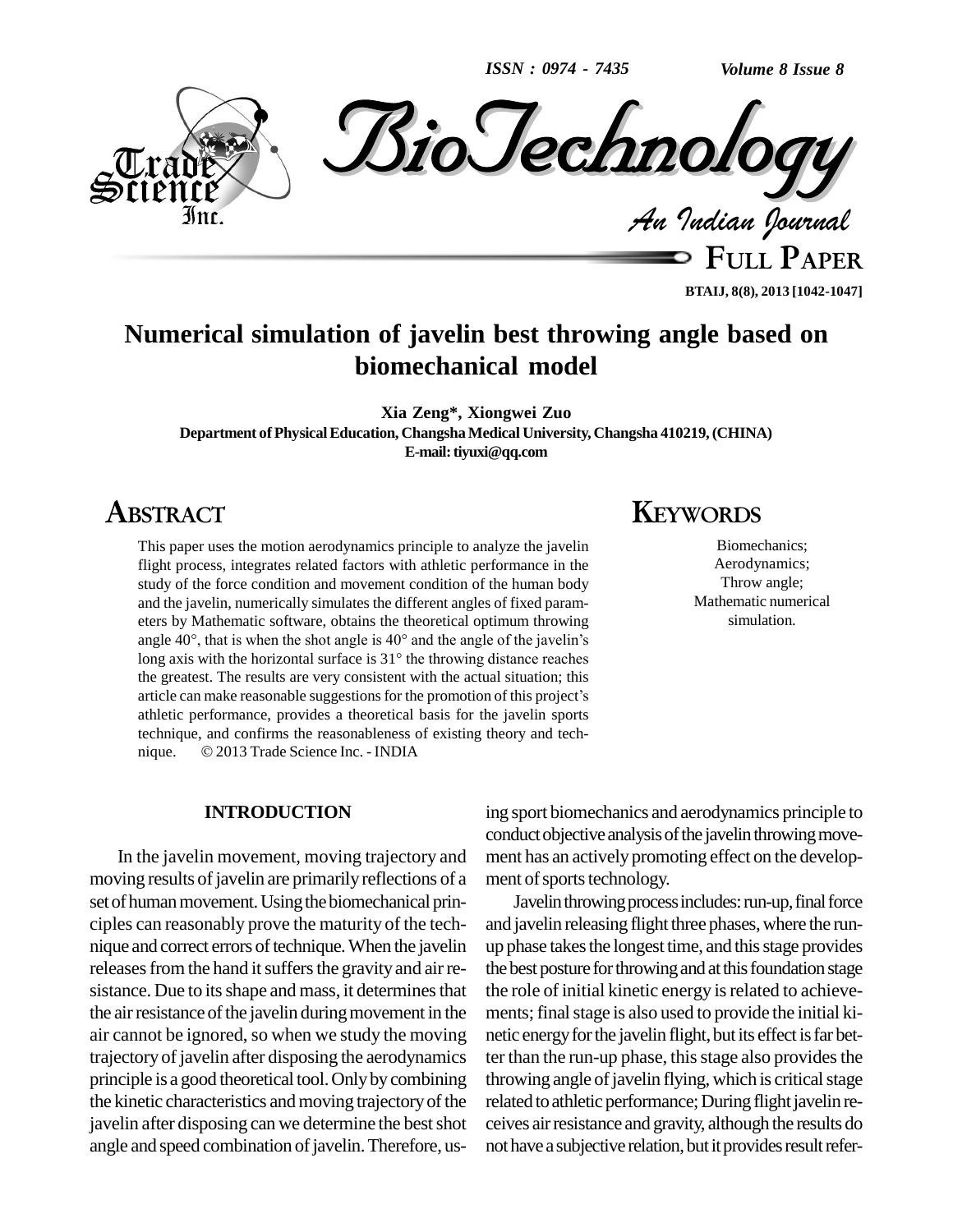**M=I**

ence for the research of validity and rationality of first two phases.

In this paper, through biomechanics theory and the aerodynamics theory, it conducts a detailed analysis for the three stages of javelin throwing movement, confirms the reasonableness of the existing technique of this movement combing with the analysis results, and provides rationalization proposals for the scientific training.

### **SPORTS MECHANICALANALYSIS OFLAST FORCETECHNIQUE(TAKETHE RIGHT HAND THROWINGFOR EXAMPLE)**

The final stage of javelin throwing technology starts from the right foot, through series of actions delivering by the legs, hips, torso, shoulder, elbow, and hand, and finally throw out the javelin. The duration time of the final stage is about 0.12s-0.15s, which is very short from the time interval. But force sequence and speed change of all aspects of the body are consistent with the biomechanics whipping principles. In the braking process it has shown a very large instantaneous im pulse, makes the javelin have greater instantaneous momentum, thus it can have a high initial kinetic energy.

In the throwing arm whipping process, when the hand, forearm and upper arm are in the same line, the three links do not exist the relative rotation, but have the same angular velocity relative to the shoulder axis, asshown in Figure 1.



**Figure 1 : The simple schematic when the arm isin straight line**

In Figure 1 Point A represents the shoulder joint, point B represents the elbow joint, point C represents the wrist joint,  $I_1, I_2$  respectively mean the moment of the inertia of upper arm and forearm,  $\omega_1$  means the angular velocity of the arm rotates straightly around the shoulder joint. But in the throwing process, forearm and upper arm has the relative rotation. We suppose the forearm rotates around the elbow point  $B$ , where point  $B$  is

equivalent to the braking point, as shown in Figure 2.



**Figure 2 :Schematic ofthe forearmrotates relatively around the elbow joint**

The rotation moment of momentum of the forearm relatively around Point B is as formula (1):<br> $M = I_2 \beta$  (1)

$$
= \mathbf{I}_2 \mathbf{\beta} \tag{1}
$$

In Formula  $(1)$  *M* represents the torque generated in the forearm muscle contraction,  $\beta$  represents the angular acceleration of the forearm around point B.

According to the definition of angular acceleration the angular momentum theorem can be obtained as formula (2) below:<br> $\mathbf{a} = \frac{\mathbf{\omega}_2 - \mathbf{\omega}_1}{\mathbf{\omega}_1 \mathbf{\omega}_1 \mathbf{\omega}_1 + \mathbf{\omega}_2 \mathbf{\omega}_2}$ mula (2) below:<br> $\frac{6}{5}$  =  $\frac{6}{5}$ 

mula (2) below:  
\n
$$
\beta = \frac{\omega_2 - \omega_1}{\Delta t} \Rightarrow M\Delta t = I_2(\omega_2 - \omega_1)
$$
\n(2)

In Formula (2)  $\Delta t$  shows the action time of forearm muscles torque  $M$ ; by the formula (2) the expression of In Formula (2)  $\Delta t$  shows the action time of forearm<br>muscles torque *M*; by the formula (2) the expression of<br>angular velocity  $\omega_2$  can be obtained as formula (3):

angular velocity 
$$
\omega_2
$$
 can be obtained as formula (3):  

$$
\omega_2 = \omega_1 + \frac{M\Delta t}{I_2}
$$
 (3)

The formula  $(3)$  shows that the angular velocity of T<sub>2</sub> (3)<br>The formula (3) shows that the angular velocity of<br>the forearm is increasing on the basis of  $\omega_1$  in the process whipping of throwing arm, and the increased value  $M\Delta t$ 

is 
$$
\frac{M\Delta t}{I_2}
$$
.

.

When the rotation angle of forearm around point B is very small, according to the relationship of angular and linear velocity, we have the expressions in formula (4):  $\begin{bmatrix} 0 & 1 \\ 0 & 1 \end{bmatrix}$ 

$$
\begin{aligned}\n\mathbf{v}_1 &= \mathbf{\omega}_1 \mathbf{r}_1 \\
\mathbf{v}_2 &= \mathbf{\omega}_2 \mathbf{r}_2 \\
\mathbf{v} &= \mathbf{v}_1 + \mathbf{v}_2\n\end{aligned}\n\right\} \Rightarrow \mathbf{v} = \mathbf{\omega}_1 \mathbf{r} + \mathbf{\omega}_2 \mathbf{r}_2\n\tag{4}
$$
\nIn Formula (4) v represents the linear velocity of

joint relatively to the shoulder joint,  $v<sub>2</sub>$  represents the  $\mathbf{v} = \mathbf{v}_1 + \mathbf{v}_2$ <br>In Formula (4) *v* represents the linear velocity of<br>the point C in wrist relatively to the shoulder joint,  $v_1$ represents the linear velocity of the point B in elbow the point C in wrist relatively to the shoulder joint,  $v_1$ <br>represents the linear velocity of the point B in elbow<br>joint relatively to the shoulder joint,  $v_2$  represents the linear velocity of the point C in wrist relatively to the elbow joint, and  $r_1, r_2$  respectively represents the length of the upper arm and forearm.

*Indian Journal*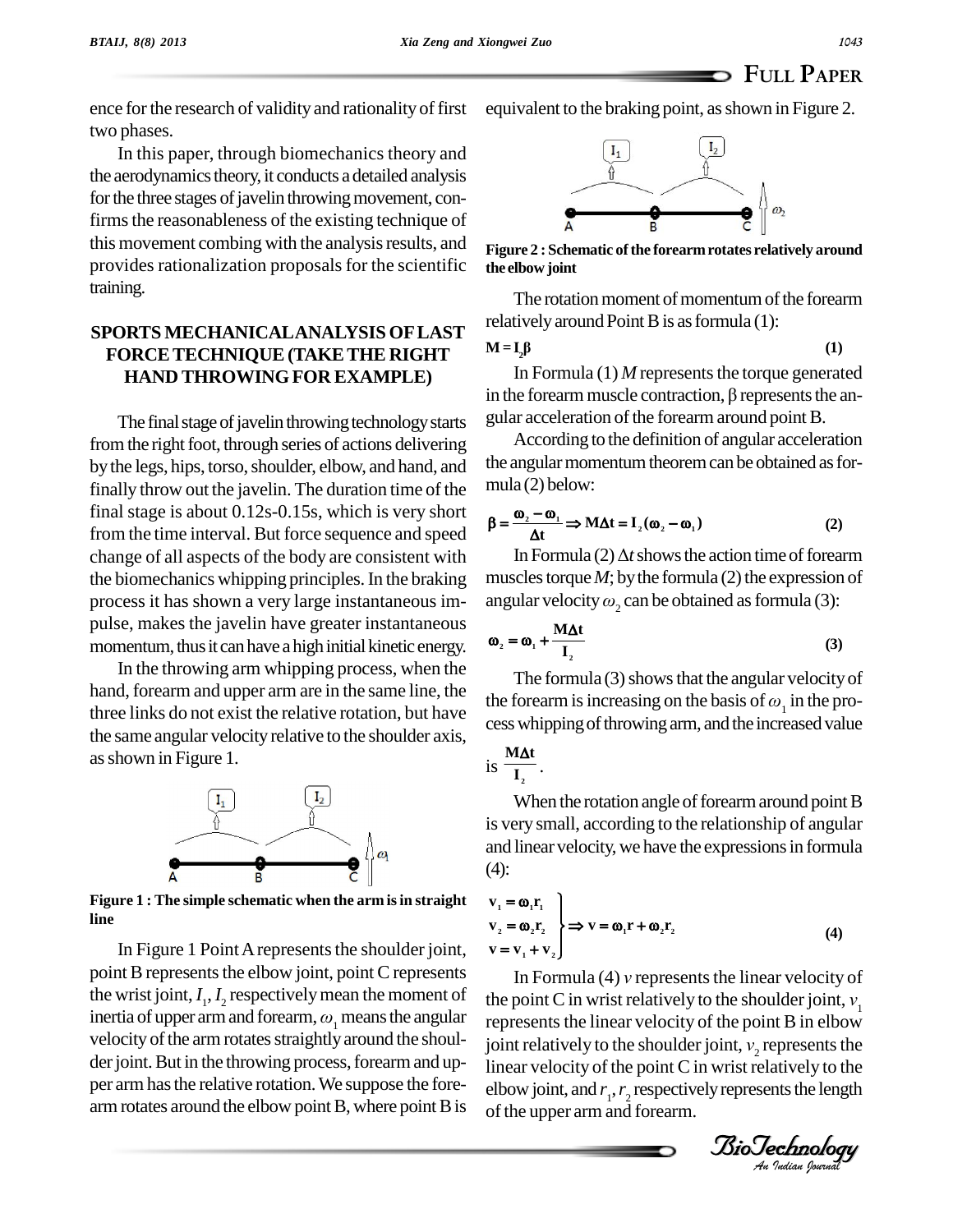## **FULL PAPER**

Substitute the formula  $(2)$  and  $(3)$  into the formula

(4) formula (5) can be obtained:  
\n
$$
\mathbf{v} = \mathbf{\omega}_1 (\mathbf{r}_1 + \mathbf{r}_2) + \frac{\mathbf{r}_2 \mathbf{M} \Delta \mathbf{t}}{\mathbf{I}_2}
$$
\n(5)

According to formula (5), when forearm whips, the relation r<sub>2</sub>M $\Delta t$  letic n

line speed of the wrist increases by  $\frac{2}{I_2}$  compared to the wrist increases by  $\frac{2}{I_2}$  compared to the wrist increases by  $\frac{2}{I_2}$  compared to the wrist increases by  $\frac{2}{I_2}$  compared to the wrist increases  $\frac{1}{I_2}$  comparing  $\frac{1}{I_1}$  the entr

with no whipping.

speed is constantly declining; human kinetic energy is also reducing. The direction of the braking by the left leg landing and the inertia by the throwing arm on the and qui<br>
javelin in the acceleration process is opposite to the dispose<br>
acceleration direction of the javelin. So the body's speed charac javelin in the acceleration process is opposite to the is declining, if in the last throwing process of throwing arm, throwing objects, the stronger the force of inertia of the throwing matter is, the much thorough that momentum transfer of the body on the javelin is.

#### **AERODYNAMICANALYSIS**

In the entry point to study the movement's throwing technomorphism.<br>In the final force stage, the body's center of gravity necessary to study the movement of the javelin after After disposing in addition to its own gravitational force Javelin also suffers air resistance. Studying the movement condition of javelin releasing can reflect the relationship between movement characteristics and athletic performance when releasing the Javelin, and it is relationship between movement characteristics and ath-<br>letic performance when releasing the Javelin, and it is<br>the entry point to study the movement's throwing technique problem of non-forces influencing factors, so it is necessary to study the movement of the javelin after disposing.

> For any one kind of javelin it has its fixed shape and quality. We can use the polynomial fitting way to dispose each measurement point, and get the physical characteristics parameters of the javelin. This paper takes the javelin for adult males as the research object, uses the previous 4 order polynomial function as a model base below.The javelin physics parametersinTABLE 1 can be obtained.

|  | TABLE 1 : Javelin physics parameter table for adult male |  |
|--|----------------------------------------------------------|--|
|--|----------------------------------------------------------|--|

| Parameter name                                                                                              | <b>Physical magnitude</b> |
|-------------------------------------------------------------------------------------------------------------|---------------------------|
| Total mass of Javelin                                                                                       | 811.5g                    |
| Distance from the gun breech to the centroid                                                                | 1585mm                    |
| Distance from centroid to gun head                                                                          | $1055$ mm                 |
| Surface area of Javelin                                                                                     | $2.098 \times 105$ mm2    |
| The maximum projected area of javelin                                                                       | $6.352 \times 104$ mm2    |
| The rotational moment of inertia around its own shaft (the axis perpendicular to the javelin direction)     | $0.4563 \times 109$ g*mm2 |
| The rotational moment of inertia around its own shaft (the axis along the javelin direction)                | $0.1379 \times 106$ g*mm2 |
| The rotational moment of inertia around its own shaft (another axis perpendicular to the javelin direction) | $0.4563 \times 109$ g*mm2 |

 $\frac{1}{2}$  Biotago Surface is  $\gamma_0$  generally known as the yaw angle, the Figureleasing moment of the javelin is in the spatial coordi-The initial kinetic parameters when releasing javelin include: the shot height of javelin centroid is  $h_0$ , the shot The initial kinetic parameters when releasing javelin<br>include: the shot height of javelin centroid is  $h_0$ , the shot<br>velocity of centroid is  $v_0$ , the angle of javelin centroid include: the shot height of javelin centroid is  $h_0$ , the velocity of centroid is  $v_0$ , the angle of javelin cent shot velocity with the horizontal surface is  $\theta_0$ , the a shot velocity with the horizontal surface is  $\theta_{0}$ , the angle velocity of centroid is  $v_0$ , the angle of javelin<br>shot velocity with the horizontal surface is  $\theta_0$ <br>of javelin with the horizontal plane is  $\alpha_0$ , the p ,thepitch angushot velocity with the horizontal surface is  $\theta_0$ , the of javelin with the horizontal plane is  $\alpha_0$ , the pitch lar velocity when releasing the javelin is  $\omega_0$ , the a lar velocity when releasing the javelin is  $\omega_0$ , the angle of the projection of the javelin long axis in the *xoy* surface<br>and the projection of the javelin centroid velocity in the<br>*xoy* surface is  $\gamma_0$  generally known as the yaw angle, the and the projection of the javelin centroid velocity in the *xoy* surface is  $\gamma_0$  generally known as the yaw angle, the nate system as shown in Figure 3:

Javelin suffers gravity vertically downward and re-Air resistance is divided into frictional resistance, pressure drag and the induced drag. The friction resistance is relevant with the air viscosity coefficient, and the **BioTechnology** sistance generated by air during movement in the air. sure drag and the induced drag.The friction resistance is relevant with the air viscosity coefficient, and the



**Figure 3 : The initialstate of javelin releasing instant in the coordinate system**

expression of the friction resistance is in formula (6):

expression of the friction resistance is in formula (6):  
\n
$$
\mathbf{F}_{\rm r} = \iint_{\rm S_{\rm f}} \frac{1}{2} \rho \mathbf{C}_{\rm r} \mathbf{v}_{\rm r}^2 \mathbf{dS}
$$
\n(6)

In Formula (6),  $F<sub>f</sub>$  means the friction of air on the javelin,  $\rho$  means the air density,  $C_f$  means the viscosity

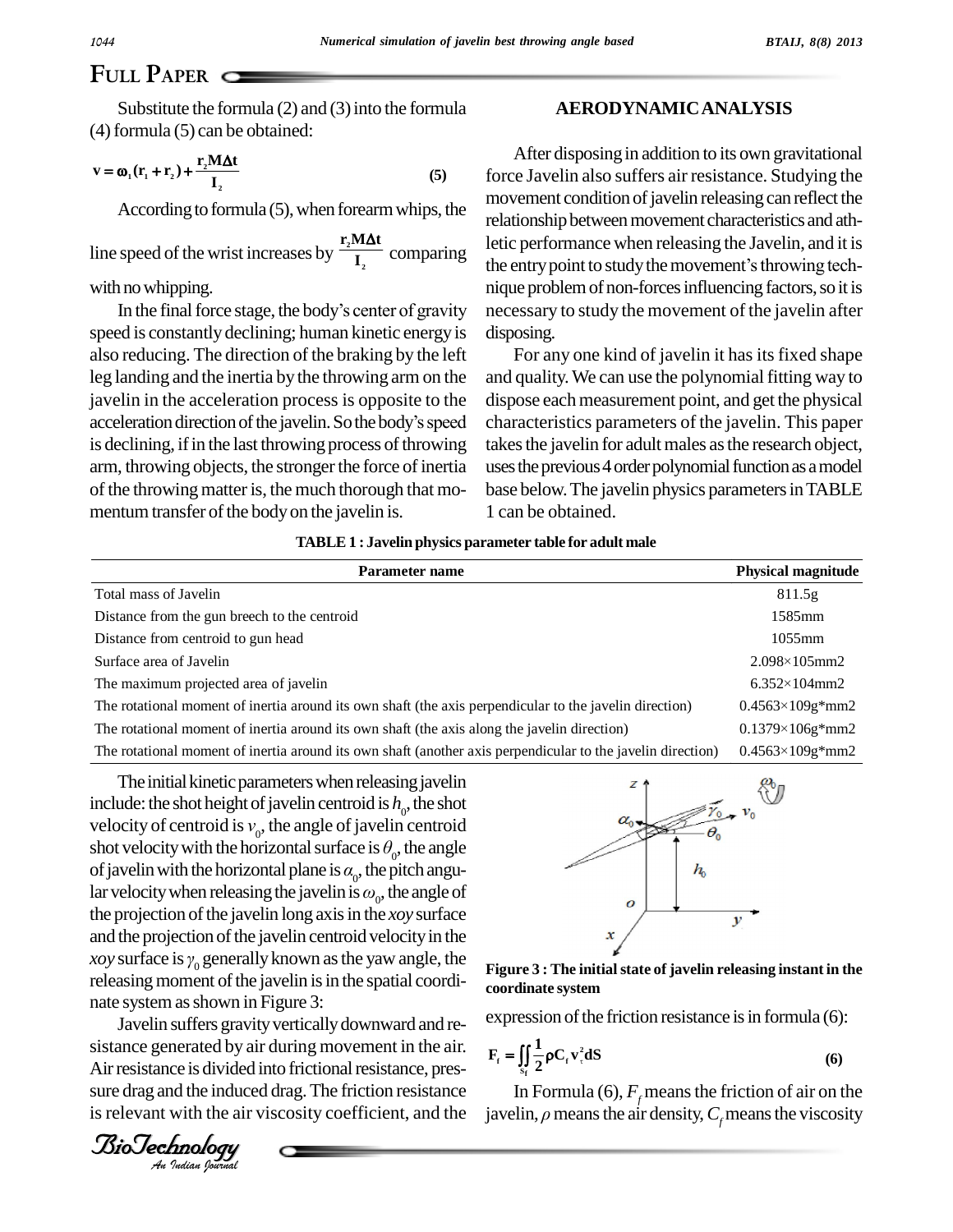**FULL PAPER**

coefficient of air,  $S_f$  means the surface area of the jav-<br>elin, and  $v<sub>\tau</sub>$  indicates the relative parallel velocity of javelin centroid to the gas.

The expression of the pressure drag is as the for-<br> $2^{(7)}$ mula(7):

mula (7):  
\n
$$
\mathbf{F}_{p} = \iint_{s_{p}} \frac{1}{2} \rho \mathbf{C}_{p} \mathbf{v}_{n}^{2} dS
$$
\nIn Formula (7)  $v_{1}$  means the relative vertical veloc-

ity of javelin centroid to the gas, and  $S<sub>p</sub>$  means the projected area of the javelin.

Javelin also receives induced drag during the flight. The air resistance acts on the javelin, decompose the resistance in a direction relatively parallel to air flow and relatively perpendicular to air flow. Since in the javnecessarily act on the javelin centroid, it will produce torsional moment on the javelin. The javelin movement can be seen asthe plane motion in *yoz*; according to the synergistic effect of the rotation law of rigid body sults are in TABLE 2. and the projectile movement of the objects, the resultant moment equations in the *y* axial direction and *z* axial

direction can be obtained, as shown in formula (8):  
\n
$$
\begin{cases}\n\mathbf{F}_{py} = -\sin(\gamma) \times \int_{-11}^{10} \frac{1}{2} \rho \mathbf{C}_{p} \mathbf{v}^{2} \sin^{2} \gamma \sin \alpha \mathbf{f}(\xi) d\xi \\
\mathbf{F}_{fy} = -\int_{-11}^{10} \frac{\pi}{2} \rho \mathbf{C}_{r} \mathbf{v}^{2} \cos^{2} \gamma \cos \alpha \mathbf{f}(\xi) d\xi \\
\mathbf{F}_{pz} = -\sin(\gamma) \times \int_{-11}^{10} \frac{1}{2} \rho \mathbf{C}_{p} \mathbf{v}^{2} \sin^{2} \gamma \cos \alpha \mathbf{f}(\xi) d\xi \\
\mathbf{F}_{tz} = -\int_{-11}^{10} \frac{\pi}{2} \rho \mathbf{C}_{r} \mathbf{v}^{2} \cos^{2} \gamma \sin \alpha \mathbf{f}(\xi) d\xi \\
\mathbf{M} = \sin(\gamma) \times \int_{-11}^{10} \frac{1}{2} \rho \mathbf{C}_{p} \mathbf{v}^{2} \sin^{2} \gamma \mathbf{f}(\xi) d\xi\n\end{cases}
$$
\n(8)

The formula  $(8)$  shows that the air resistance will generate rotation torque on the javelin, and the gravity goesthe Javelin center of gravity,so the gravitywill not generate rotating torque and the movement of the two forces can be superimposed. The numerical simulation results indicate that when the pitch angular velocity is  $\log$ zero, for the average athlete the range of best shot angle results indicate that when the pitch angular velocity is<br>zero, for the average athlete the range of best shot angle<br>is between [38°, 44°], if the pitch angular velocity is not zero, we should appropriately increase the shot angle. When the initial attack angle is  $0$ , the throwing distance of javelin isthe farthest; the smaller the air viscosity coefficient is, the better throwing distance is.

### **INITIALPARAMETERSAND THROWING DISTANCE NUMERICALSIMULATION WHEN JAVELIN RELEASESAWAYFROM THE HAND**

elin flight the air joint force that it receives does not is  $0^\circ$ , the air viscosity coefficient is 0.003, pressure drag Based on the above force condition of javelin after disposing, conduct numerical simulation for formula  $(6)$  $(7)(8)$ , we can obtain the throwing distance of the javelin with different initial parameters.TABLE2 shows the centroid speed of the javelin when shot, the angle of the velocity and the horizontal direction, the angle of javelin long axis and the horizontal surface and the initial yaw angle. In order to explore the problem of shot angle, this paper selects the shot speed 26m/s that ath-<br>letes generally can reach in major match, the yaw angle<br>is 0°, the air viscosity coefficient is 0.003, pressure drag letes generally can reach in major match, the yaw angle coefficient is 1.2, the air density is 1.18 \* 10-5g/mm3, it uses Mathematic software to conduct numerical simulation for javelin throwing distance, the simulation re-

**TABLE2 : The combination comparison table of computer simulation results**

| Shot             | The angle $\alpha_0$ of Javelin long | <b>Throwing</b> |
|------------------|--------------------------------------|-----------------|
| angle $\theta_0$ | axis and the horizontal plane        | distance (m)    |
| $30^{\circ}$     | $15^{\circ}$                         | 62.6            |
| $30^{\circ}$     | $18^{\circ}$                         | 63.4            |
| $30^{\circ}$     | $21^{\circ}$                         | 64.4            |
| $30^{\circ}$     | $24^{\circ}$                         | 65.3            |
| $30^{\circ}$     | $27^\circ$                           | 65.8            |
| $30^{\circ}$     | $30^{\circ}$                         | 66.0            |
| $30^{\circ}$     | $33^{\circ}$                         | 65.9            |
| $30^{\circ}$     | $36^{\circ}$                         | 65.9            |
| $30^{\circ}$     | $39^\circ$                           | 65.8            |
| $30^{\circ}$     | $42^{\circ}$                         | 65.6            |
| $30^\circ$       | $45^{\circ}$                         | 65.0            |

The change trend of throwing distance with  $\alpha_{\text{0}}$  when  $\theta_0$  is 30° is shown in Figure 4:  $\frac{45^\circ}{\text{The change trend of throwing dist}}$ <br>is 30° is shown in Figure 4:



**Figure** 4 **:** The comparison chart of throwing distance and  $\alpha_0$  when  $\theta_0 = 30^\circ$ 

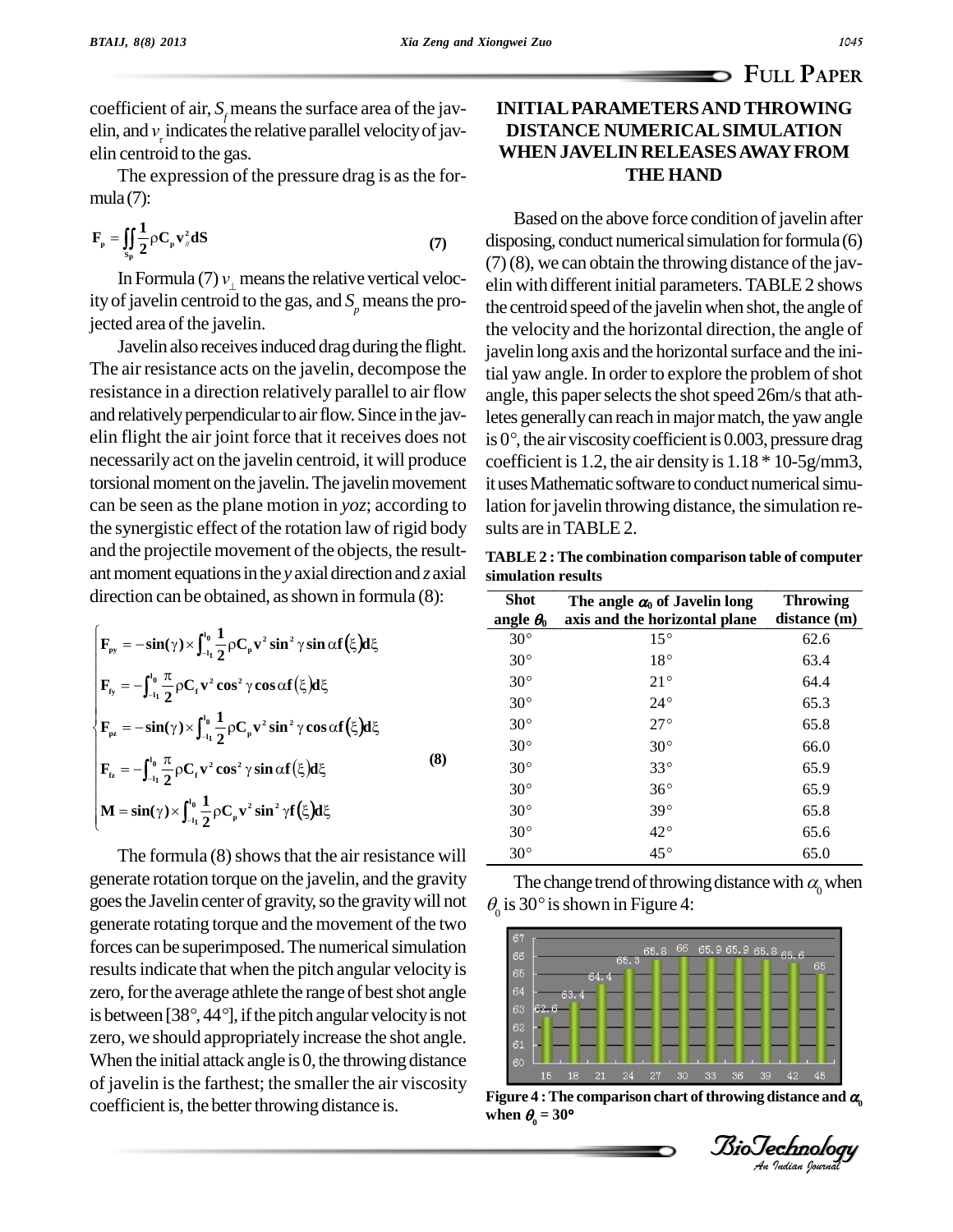# FULL PAPER C

Because there are too much data, it is shown in the form of bar graph also the final result, respectively  $\theta_0 =$ 32°, 34°, 36°, 38°, 40°, 42°; the corresponding  $\alpha$  is shown in Figure 5 - Figure 10.



Figure 5 : The comparison chart of throwing distance and  $\alpha$ when  $\theta_0 = 32^\circ$ 



Figure 6 : The comparison chart of throwing distance and  $\alpha_{0}$ when  $\theta_0 = 34^\circ$ 



Figure 7 : The comparison chart of throwing distance and  $\alpha_{0}$ when  $\theta_{0} = 36^{\circ}$ 



Figure 8 : The comparison chart of throwing distance and  $\alpha$ when  $\theta_0 = 38^\circ$ 





Figure 9 : The comparison chart of throwing distance and  $\alpha_{0}$ when  $\theta_{0} = 40^{\circ}$ 



Figure 10 : The comparison chart of throwing distance and  $\alpha_0$ when  $\theta_0 = 42^{\circ}$ 

Figure 4 - Figure 10 shows the following results:

- 1) When  $\theta_0 = 30^\circ$  and  $\alpha_0 = 30^\circ$  the maximum throwing distance is 66.0m;
- 2) When  $\theta_0 = 32^\circ$  and  $\alpha_0 = 32^\circ$  the maximum throwing distance is 67.5m;
- 3) When  $\theta_0 = 34^\circ$  and  $\alpha_0 = 31^\circ$  the maximum throwing distance is 68.8m;
- 4) When  $\theta_0 = 36^\circ$  and  $\alpha_0 = 27^\circ$  or 30° the maximum throwing distance is 70.5m;
- 5) When  $\theta_0 = 38^\circ$  and  $\alpha_0 = 29^\circ$  the maximum throwing distance is 71.1m;
- 6) When  $\theta_0 = 40^\circ$  and  $\alpha_0 = 31^\circ$  the maximum throwing distance is 71.3m;
- 7) When  $\theta_0 = 42^\circ$  and  $\alpha_0 = 30^\circ$  the maximum throwing distance is 71.2m:

According to the simulation results, when  $\theta_0 = 40^{\circ}$ and  $\alpha_{0} = 31^{\circ}$  we have the maximum throwing distance, and then with the assumed parameters, this combination is the best throwing angle.

### **CONCLUSIONS**

This paper uses sports biomechanics and aerodynamics to well explain javelin movement, and propose the best throwing angle and precautions of throwing; obtains optimal throwing angle combination by numeri-